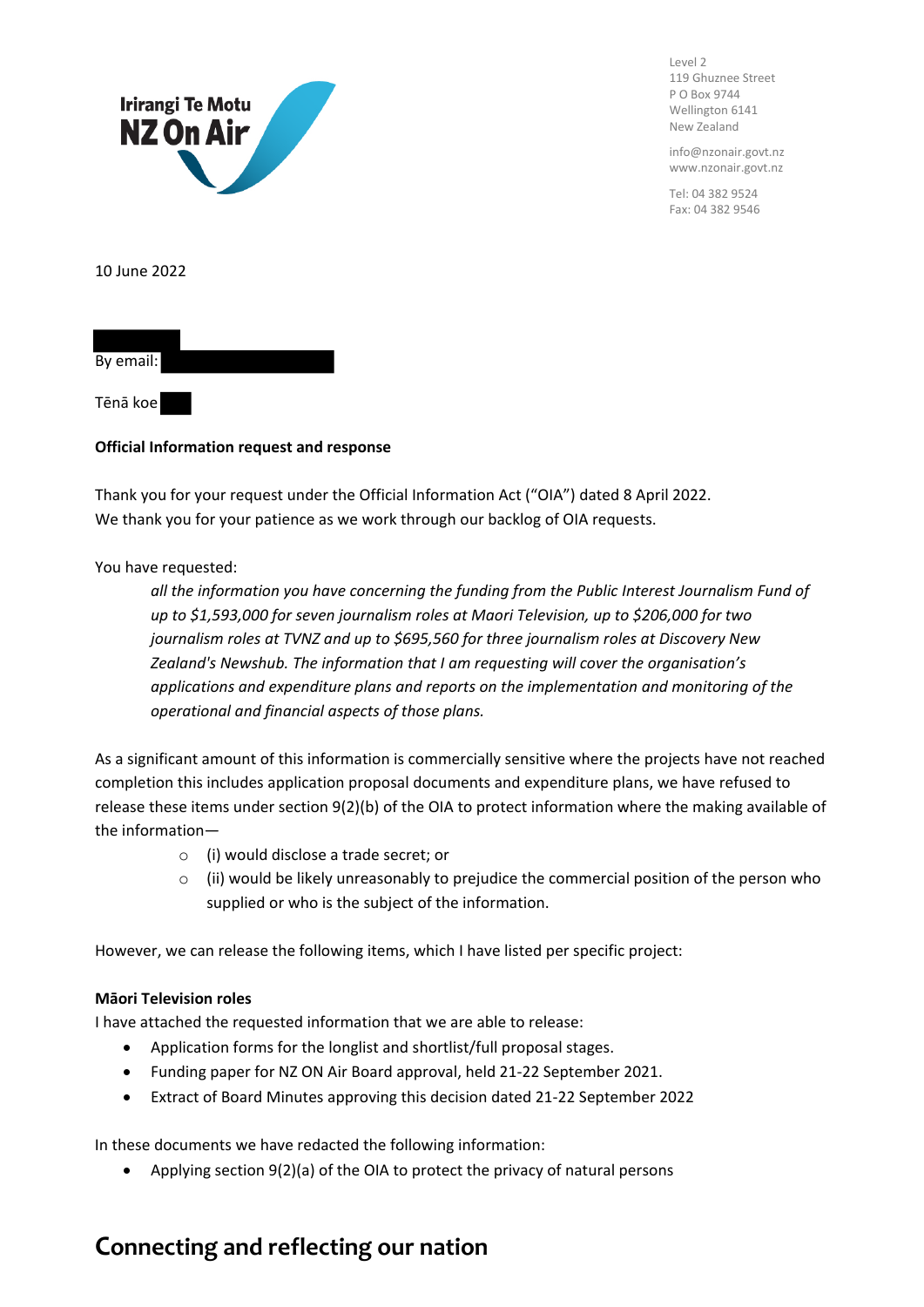- As the contracting of this proposal is not yet completed commercially sensitive information has been redacted under Section 9(2)(b) of the OIA to protect information where the making available of the information
	- o (i) would disclose a trade secret; or
	- $\circ$  (ii) would be likely unreasonably to prejudice the commercial position of the person who supplied or who is the subject of the information.
- At date of the OIA request, Māori Television has not yet been required to provide financial or operating reporting. As per our reporting schedule, outlined on our web site here. Reports on *the implementation and monitoring of the operational and financial aspects* cannot be released under section 18(e) that the document alleged to contain the information requested does not exist.

#### **TVNZ roles**

While an application for two roles was approved for \$206,000, TVNZ withdrew the request for funding post the approval. No funds have been distributed to this application.

I have attached the requested information that we are able to release:

- Application forms for the longlist and shortlist/full proposal stages.
- Funding paper for Staff Investment Committee approval, held 8 September 2021.
- Extract of Staff investment Committee Minutes approving this decision 8 September 2021

In these documents we have redacted the following information:

- Applying section 9(2)(a) of the OIA to protect the privacy of natural persons
- Commercially sensitive information has been redacted under section 9(2)(b) of the OIA to protect information where the making available of the information
	- o (i) would disclose a trade secret; or
	- $\circ$  (ii) would be likely unreasonably to prejudice the commercial position of the person who supplied or who is the subject of the information.
- As this proposal was never contracted *expenditure plans and reports on the implementation and monitoring of the operational and financial aspects of those plans* cannot be released under section 18(e) that the document alleged to contain the information requested does not exist.

#### **Newshub Discovery NZ**

While funding for three roles was initially approved for \$695,560 over two years, the applicant was not able to recruit two roles and only one was contracted. This contract remains commercially sensitive.

I have attached the requested information that we are able to release:

- Application forms for the longlist and shortlist/full proposal stages.
- Funding paper for Staff Investment Committee approval, held 8 September 2021.
- Extract of Staff investment Committee Minutes approving this decision 8 September 2021

In these documents we have redacted the following information:

- Applying section 9(2)(a) of the OIA to protect the privacy of natural persons
- Commercially sensitive information has been redacted under section 9(2)(b) of the OIA to protect information where the making available of the information
	- o (i) would disclose a trade secret; or
	- o (ii) would be likely unreasonably to prejudice the commercial position of the person who supplied or who is the subject of the information.

# **Connecting and reflecting our nation**